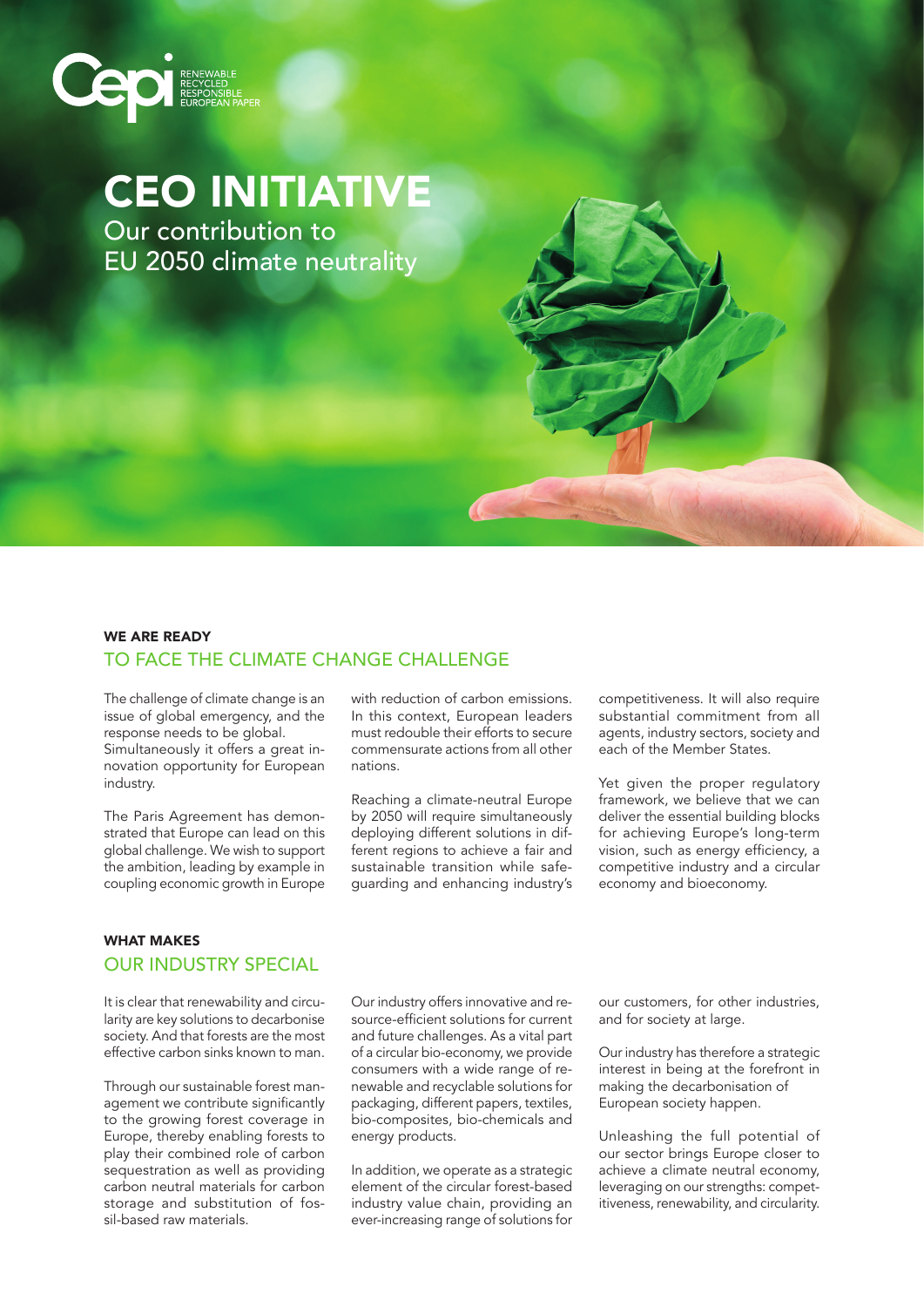#### OUR UNIQUE VALUE-PROPOSITION TO POLICY-MAKERS

We will play a pivotal role in developing a climate-neutral European economy by continuing on our path to:

Provide innovative products and solutions for a climate-neutral society 1

- Via product substitution, our circular bio-based products will replace those produced from fossil or other non-renewable raw materials or that use carbon-intensive production processes.
- We are, and we will continue, empowering people to make sustainable choices by providing a growing portfolio of climate-friendly products based on sustainably-sourced, renewable, recyclable, bio-based materials.
- We contribute to carbon capture by boosting the uptake of bio-based products, deploying new technologies and increasing forest resources.

Couple our renewable raw material to circularity, to give new impetus to the European economy

2

Reduce our impact on climate change while increasing production in 3

Europe

- Building on our position as world champions in recycling, we are set to increase recycling further in Europe, we have extensive experience in working with local authorities to improve separate collection of paper and board for recycling to boost the circular economy.
- A strength of our industry is keeping the carbon in the loop, by cascading the use of our raw materials for our products. As the circular economy needs to be constantly replenished, priority should always be given to renewable materials sourced from bioeconomy.
- By fostering demand for sustainable and certified raw materials, we are opening up for new business models in cooperation with other sector while contributing to expanding sustainable forest management practices in Europe and beyond.
- Our sector is investing at a rate of more than €5 billion per annum, increasing our production volumes while simultaneously reducing our carbon footprint. Our carbon emissions have fallen by 27 percent since 2005, primarily by investing in energy efficiency improvements and increasing renewable energy production and use while developing our local economies.
- We will continue on this path, working also with our partners to improve our overall carbon footprint. A step change is ultimately needed, supported by breakthrough technologies and solutions. We are committed to searching for them.
- We will communicate regularly on our investments in reducing our impact on climate change, in exploring new business models, in developing innovative production processes and products and in strengthening our European value-chain.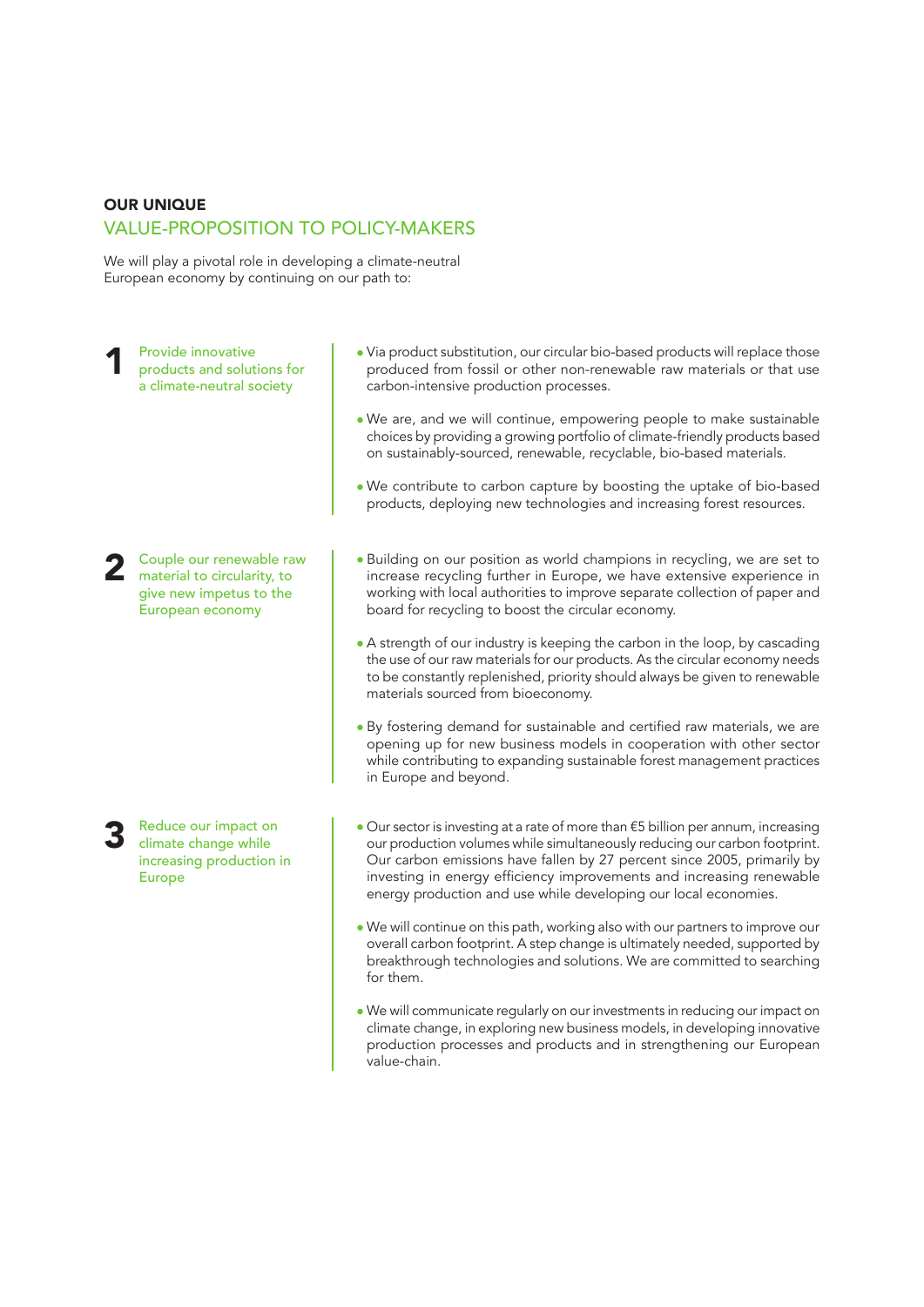#### OUR CALLS

#### TO POLICY-MAKERS

Accordingly, we call upon European and national policy-makers to help us to:

Provide innovative products and solutions for a climate neutral society, by: 1

Couple our renewable raw material to circularity, to give new impetus to the European economy, by: 2

Reduce our impact on climate change while keeping and increasing production in Europe, by: 3

- Improve access to recyclable and bio-based products through public procurement and investment support for deploying product innovations.
- Develop a coherent and harmonised product policy that effectively encourages substituting fossil-based products by using product standards and product labels based on fair and correct measuring method.
- Define the framework conditions for a sustainable and functioning bioeconomy.
- Increase availability and access to bio-based raw materials, highlighting their benefits and key role in sustainability of bio-based industries.
- Share best practices in sustainable forest management to achieve better growth while at the same time adapt forests to climate change to avoid damages (pests, fires, etc.).
- Increase material and raw material efficiency through promoting the cascading use principle and circular economy, by encouraging citizens to systematically recycle all paper, packaging and other fibre-based products.
- Ensure recycling infrastructures deliver high-quality secondary raw materials to industry.
- Promote and reward investments by guaranteeing a coherent, stable and predictable regulatory framework.
- Supporting development and deployment of innovative decarbonisation solutions for industrial processes, with a particular focus on energy efficiency and on-site renewable energy sources, so that our industry can develop a pathway to substantial reduction of energy usage.
- Establish a European Clean Energy Master Plan, with clear milestones, for a cost-efficient energy transition that would deliver, in particular:
	- *- Cost-competitive climate-neutral fuels for industry (be it biogas, hydrogen, synthetic gas or others), using existing infrastructures.*
	- *- Large-scale roll-out of cost-competitive climate neutral electricity generation.*
	- *- Effective sector integration, by adequately recognising and valorising*  energy system benefits from distributed industrial generation – such as *CHP facilities.*
- Secure the position of our industry in international trade by ensuring market access for our products, protecting them from unfair competition and securing a level playing field.
- Redouble EU efforts to deliver effective and comparable reduction efforts in the rest of the world.